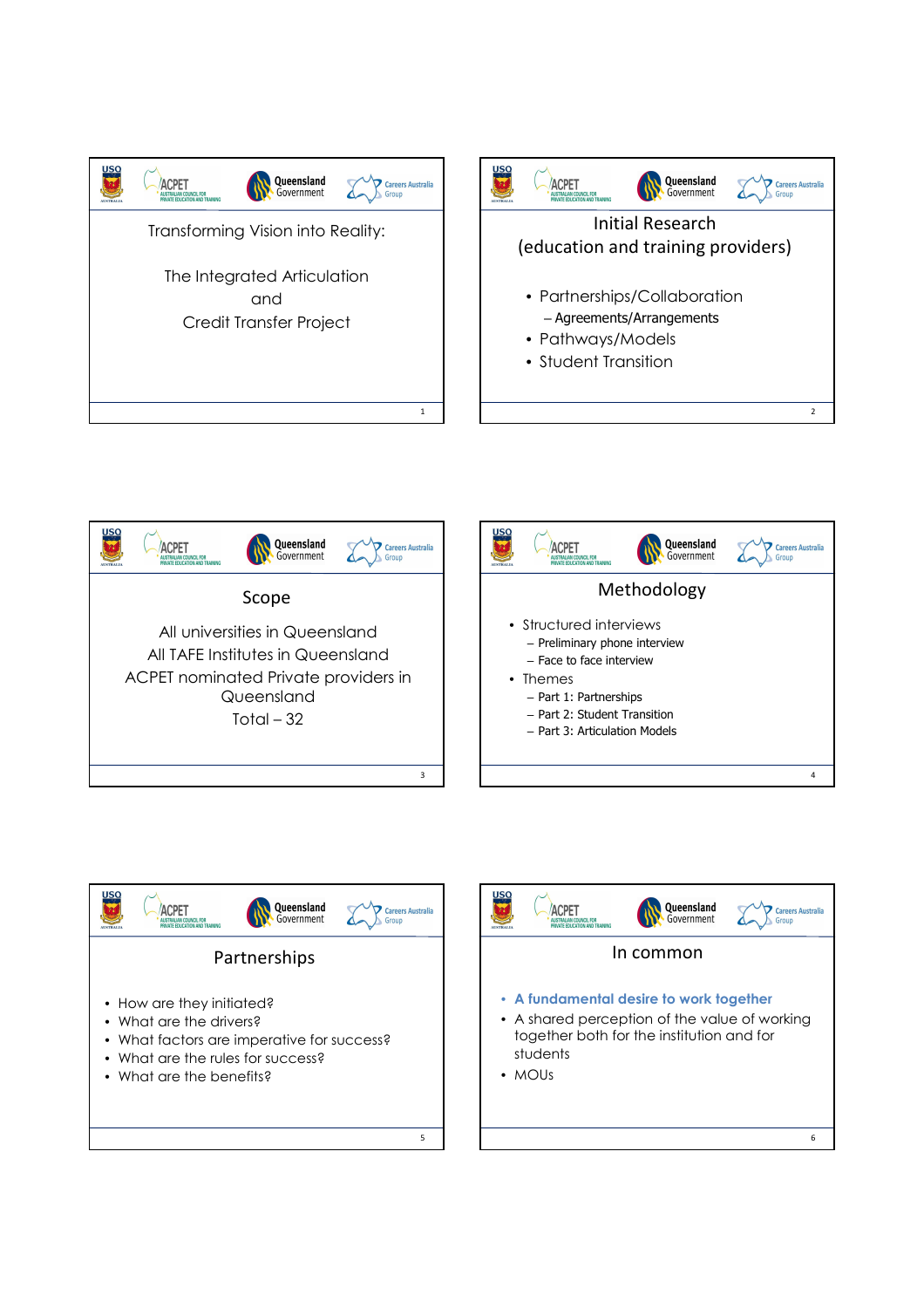









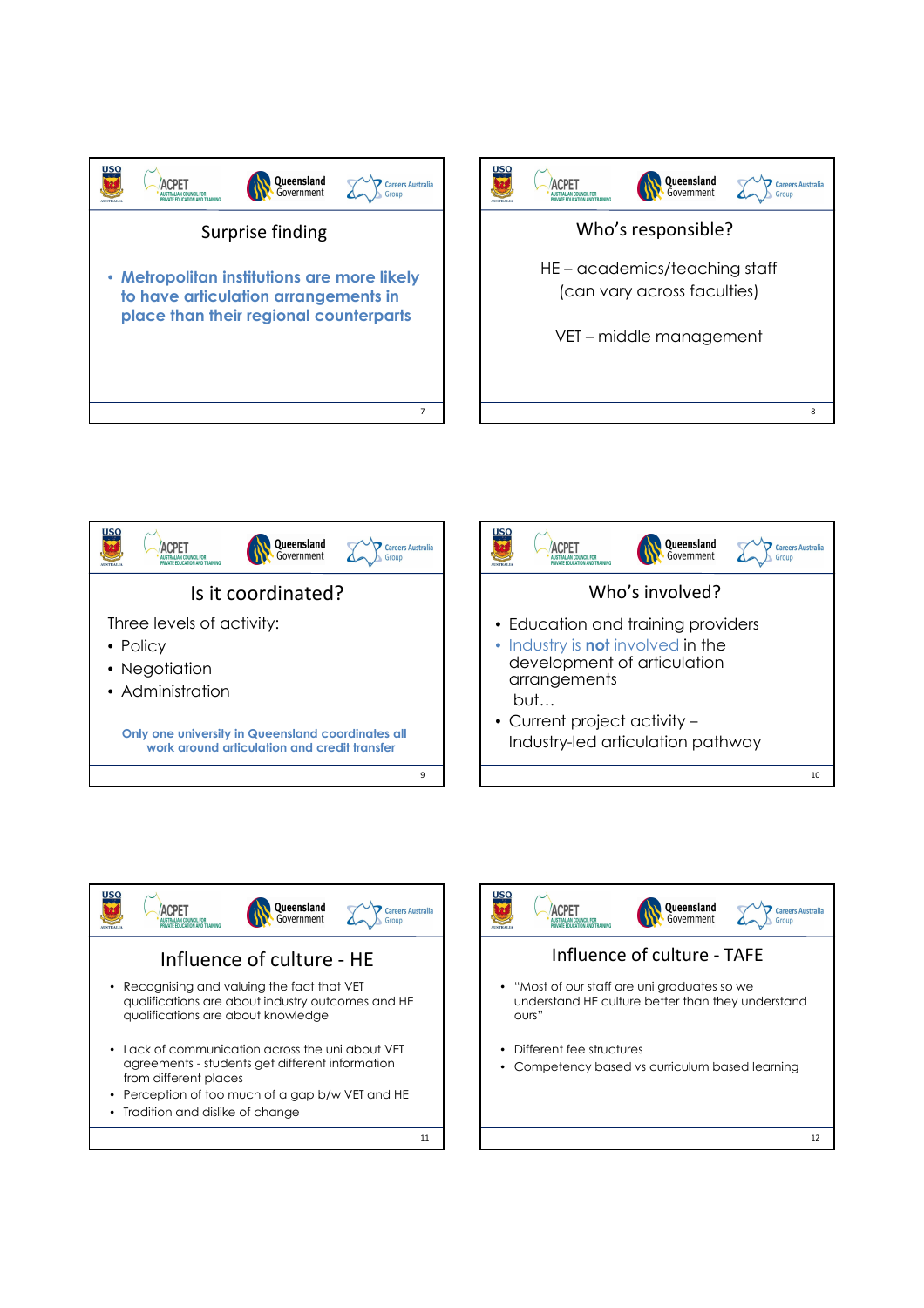









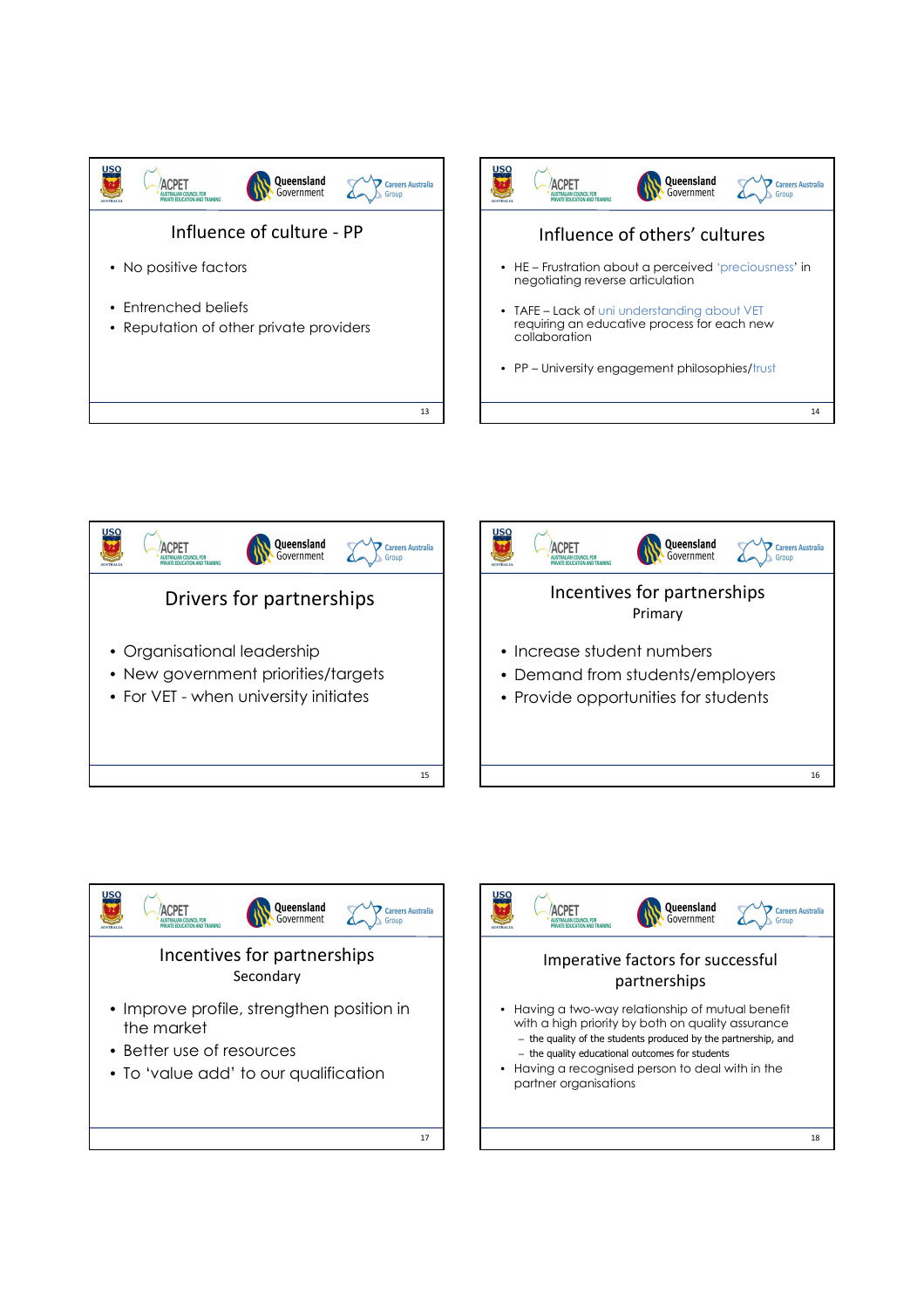| ΠSΩ<br><b>ACPFT</b><br>PRIVATE EDUCATION AND TRAINING<br><b>AUSTRALIA</b>      | Queensland<br>Government |     |     | <b>Careers Australia</b><br>Group |  |  |
|--------------------------------------------------------------------------------|--------------------------|-----|-----|-----------------------------------|--|--|
| <b>Factors in articulation partnerships</b>                                    | <b>TAFE</b>              | PP  | HE  | All                               |  |  |
| <b>High level commitment</b>                                                   | 9.2                      | 8.0 | 8.9 | 8.7                               |  |  |
| <b>High level leadership</b>                                                   | 9.0                      | 8.3 | 8.6 | 8.6                               |  |  |
| <b>Relationships with the right people</b>                                     | 9.4                      | 8.3 | 9.2 | 8.9                               |  |  |
| <b>Trust</b>                                                                   | 9.0                      | 8.4 | 7.4 | 8.2                               |  |  |
| Content mapping                                                                | 8.1                      | 7.7 | 6.8 | 7.5                               |  |  |
| Agreed teaching and learning strategies                                        | 7.7                      | 7.2 | 6.2 | 7.0                               |  |  |
| Quality assessment techniques                                                  | 8.8                      | 7.7 | 7.5 | 8.0                               |  |  |
| Pedagogy - scaffolding of learning                                             | 8.2                      | 7.7 | 7.3 | 7.7                               |  |  |
| Supported transition strategies                                                | 8.3                      | 7.0 | 8.2 | 7.8                               |  |  |
| Policies and procedures supporting<br>articulation at the organisational level | 8.2                      | 8.1 | 7.8 | 8.0                               |  |  |
|                                                                                |                          |     |     | 19                                |  |  |









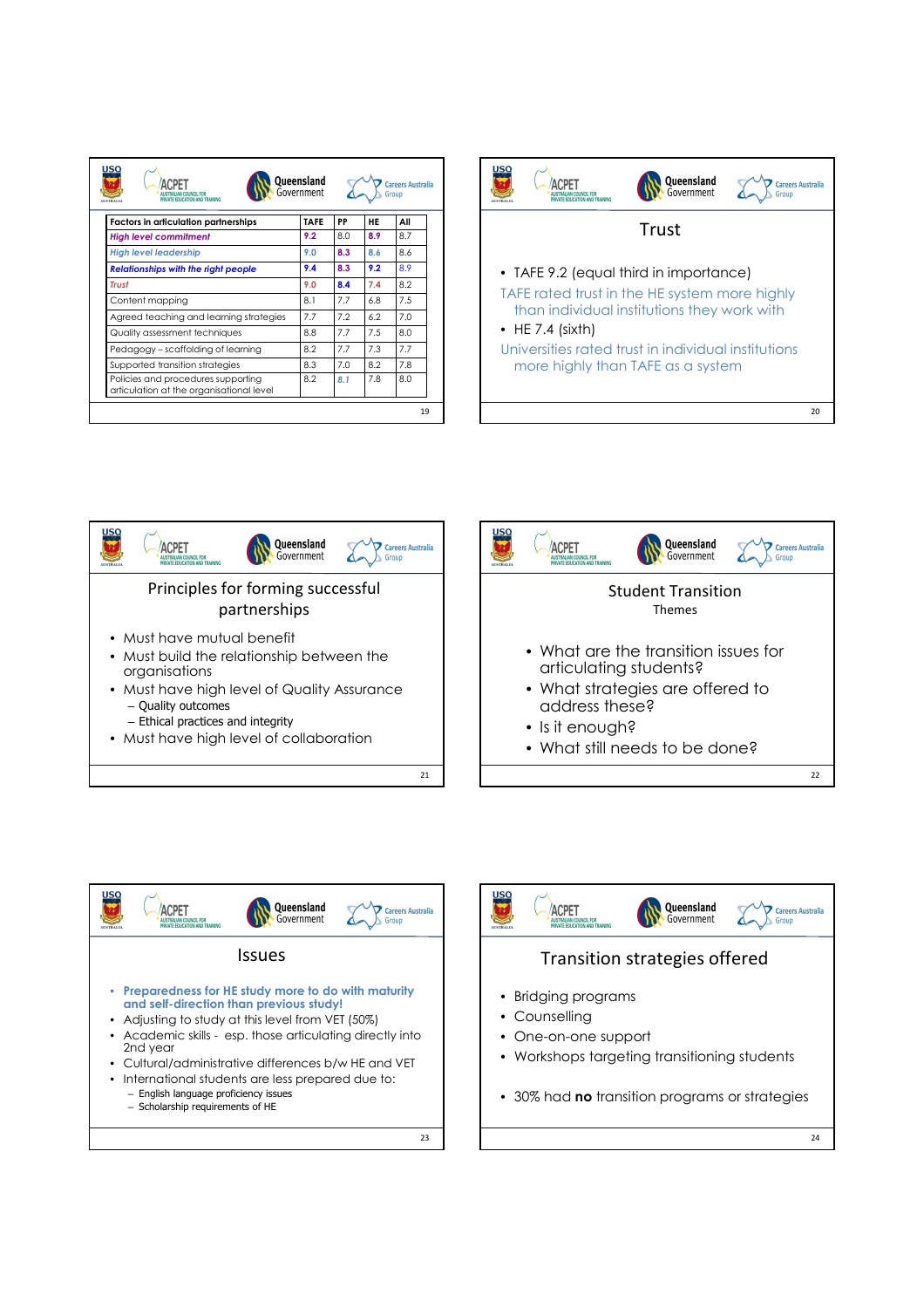



26